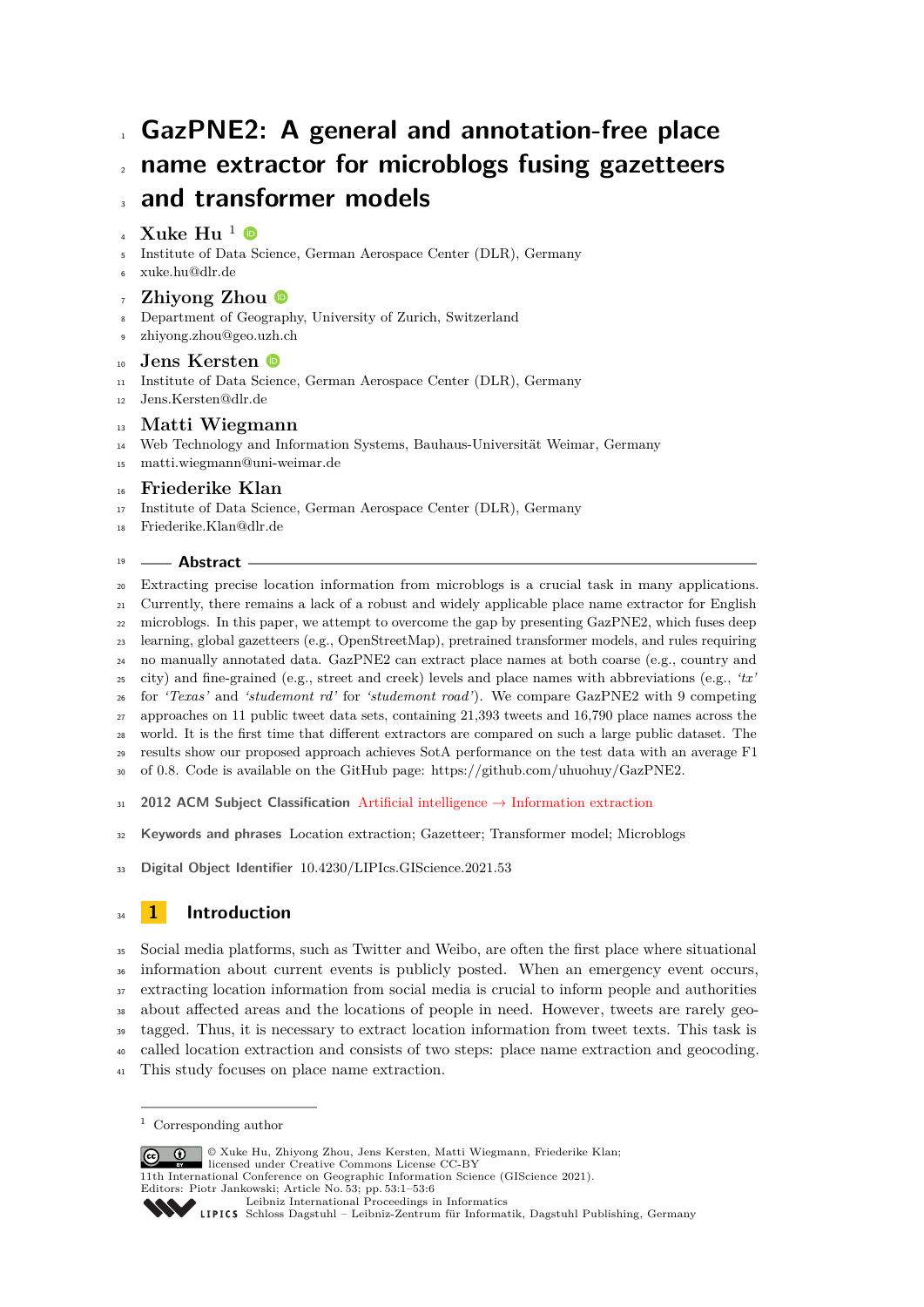#### **53:2 GazPNE2: A general place name extractor**

 However, all current approaches for place name extraction from microblogs have funda- mental flaws: rule-based methods [\[2\]](#page-5-1) do not generalize well, gazetteer-based methods [\[7\]](#page-5-2) do not handle the place name ambiguity and variation issues well, and deep learning methods [\[12\]](#page-5-3) require manually annotated data at an unfeasible scale. In this paper, we present a novel place name extractor, which first detects place names in tweets using a neural classifier <sup>47</sup> that was trained on gazetteers, and then uses transformer models to resolve the ambiguities produced by the neural model.

<span id="page-1-0"></span>

### <sup>49</sup> **2 Overall Approach**



 The workflow of the proposed approach is shown in Figure [1.](#page-1-0) It consists of two main stages: offline and online. The offline stage is to train a classifier based on gazetteers such that it can recognize unseen multi-word place names. Specifically, we obtain and augment positive examples from a gazetteer, such as to generate *'east studemont rd'* from *'east studemont road'* by replacing a word (*'road'*) with its abbreviation (*'rd'*). We then synthesize negative examples from the positive ones in a rule-based fashion, such as to extract the sub set (e.g., *'City of'*) of a place name (e.g., *'City of New York'*). Next, we train a neural classifier with the C-LSTM [\[13\]](#page-5-4) architecture based on the positive and negative examples. The online stage consists of two steps. The first step is to select candidates using the trained classifier. Specifically, a microblog text is first preprocessed by tokenizing the text, tagging the Part-of-Speech (POS) of tokens, and selecting valid n-grams by a simple POS rule. Then, the neural classifier is applied to classify the valid n-grams and the top non-overlapping n-grams with the highest positive probability are selected as the candidate place names. The second step is to disambiguate the candidates produced in the first step using two pretrained transformer models and features based on the context given in the microblog. While the offline stage was originally presented in [\[5\]](#page-5-5), this work extends the disambiguation stage of the previously proposed extractor to substantially improve the overall extraction performance.

### <sup>67</sup> **3 Place Name Disambiguation**

 The detections of the classifier which was trained on gazetteers require disambiguation based on contexts, since the entities it detects may be of a different entity type (*'Washington'* was also a person). We propose utilizing BERT [\[4\]](#page-5-6) and BERTweet [\[8\]](#page-5-7) models for disambiguation. BERT has previously been used for unsupervised named entity disambiguation [\[10\]](#page-5-8), which inspired the idea of this study. Our proposed disambiguation stage consists of four steps.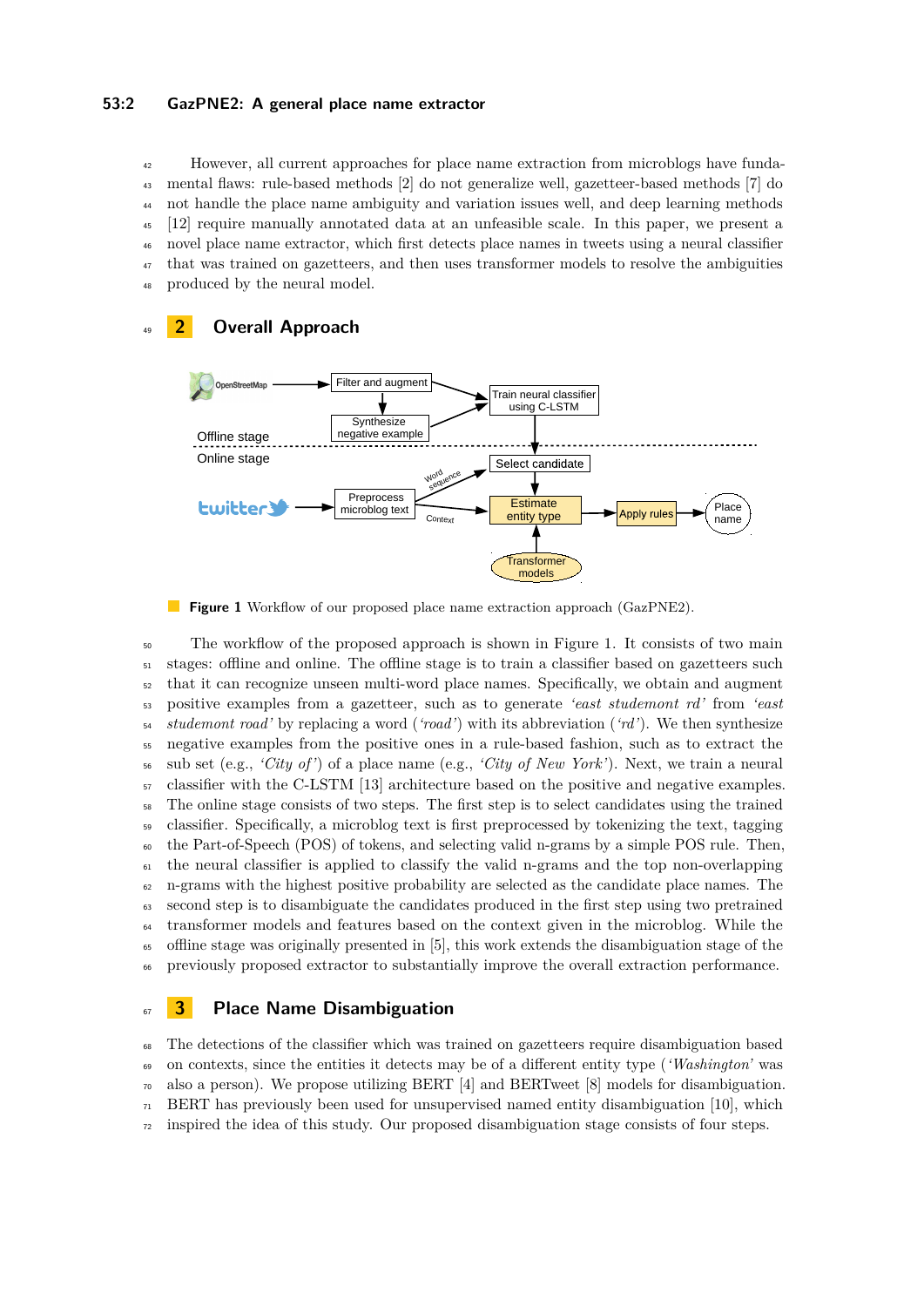#### **X. Hu et al. 53:3**

| Tweet                                         | Masked Sentence                             | <i>Alternatives</i> | Type   | Prob           | Result  |
|-----------------------------------------------|---------------------------------------------|---------------------|--------|----------------|---------|
|                                               | Trump is a $\langle \text{mask} \rangle$    | President, Person,  | [P, P, | [L:0.25,       |         |
| $\#\mathrm{Trump}$ landing<br>his plane in LA |                                             | Leader, Village     | P, L   | P:0.75         | invalid |
|                                               | $\#$ <mask> landing</mask>                  | [President, He      | [P, P, | [ $L:0, P:1$ ] |         |
|                                               | his plane in LA                             | Trump, Obama]       | P, P   |                |         |
| Storm near 8 Miles                            | Clinton is a $\langle \text{mask} \rangle$  | [President, Leader, | [P, P, | [L:0.25]       |         |
| E of Clinton                                  |                                             | Artist, Town        | P, L   | P:0.75         | valid   |
| moving NE                                     | Storm near 8 Miles E                        | Houston, Texas,     | [L, L, |                |         |
|                                               | of $\langle \text{mask} \rangle$ moving NE  | LA, Louisiana       | L, L   | [L:1]          |         |
|                                               | I 290 is a $\langle \text{mask} \rangle$    | song, comet,        | [O, O, | [L:0.25]       |         |
| I am stuck on <b>I</b> 290                    |                                             | band, highway       | [0, L] |                | valid   |
|                                               | I am stuck on $\langle \text{mask} \rangle$ | [bridge, road,      | [L, L, | [L:0.75]       |         |
|                                               |                                             | street, traffic     | L, O   |                |         |

<span id="page-2-0"></span>**Table 1** Examples of proposed method for disambiguation. Bold texts denote the candidate place names detected by the classifier. P, L, and O denote *Person*, *Location*, and non-type, respectively.

 (1) **Word-entity-type dictionary creation.** For each word in the BERT vocabulary, we first calculate the cosine similarity of the word vectors between the word and the representative word of 6,111 annotated clusters. The clusters were generated in [\[10\]](#page-5-8) by clustering the words in BERT by using the cosine similarity between the word vectors in BERT's word embedding space. Each cluster was then assigned with a type (e.g., *Person* and *Location*) manually, which took five man-hours in total. Then, we count the entity type of top-*K* neighboring clusters of the word and the proportion of a certain type is treated as the prior probability of the word being of the type. We name the dictionary that assigns an entity type with a prior probability to each word word-entity-type dictionary. (2) **Semantic expansion**. The second step expands each candidate place name by retrieving alternative words from the semantic context. These alternatives are retrieved by first constructing two sentences based on intrinsic and extrinsic features of the candidate, respectively, with each containing the candidate and a *'<mask>'*, and subsequently predicting the mask with BERT and BERTweet, respectively, as shown in Table [1.](#page-2-0) <sup>87</sup> Intrinsic and extrinsic features denote the candidate itself and its context in texts, respectively.

<sup>89</sup> (3) **Entity type estimation.** Equation [1](#page-2-1) shows how to calculate the probability of a <sup>90</sup> candidate place name being of a certain entity type *T*.

<span id="page-2-1"></span>
$$
p(T) = \sum_{i=1}^{n} \frac{(t_i \equiv T) \cdot s_i}{\sum_{i=1}^{n} s_i} \tag{1}
$$

92

 Here, *n* denotes the size of the top-*n* (set to 40 in this study) alternative (predicted) words, *s<sup>i</sup>* denotes BERT's or BERTweets' confidence scores for each alternative word, 95 and  $t_i$  denotes the most likely entity-prior for each alternative word.  $t_i \equiv T$  is a Boolean expression, denoting if  $t_i$  equals  $T$ . For simplicity, we name the entity type probability calculated based on intrinsic and extrinsic features as intrinsic probability and extrinsic probability, respectively. Note that, if the candidate has only one word and is in the BERT's vocabulary, its intrinsic probability is obtained directly from the word-entity dictionary. To simplify the presentation of Table [1,](#page-2-0) we assume that the intrinsic probability of all the candidates is estimated by requesting BERT.

<sup>102</sup> (4) **Rules application.** In the last step, the following rules are applied sequentially to <sup>103</sup> decide if a candidate place name in a text is a valid location or not.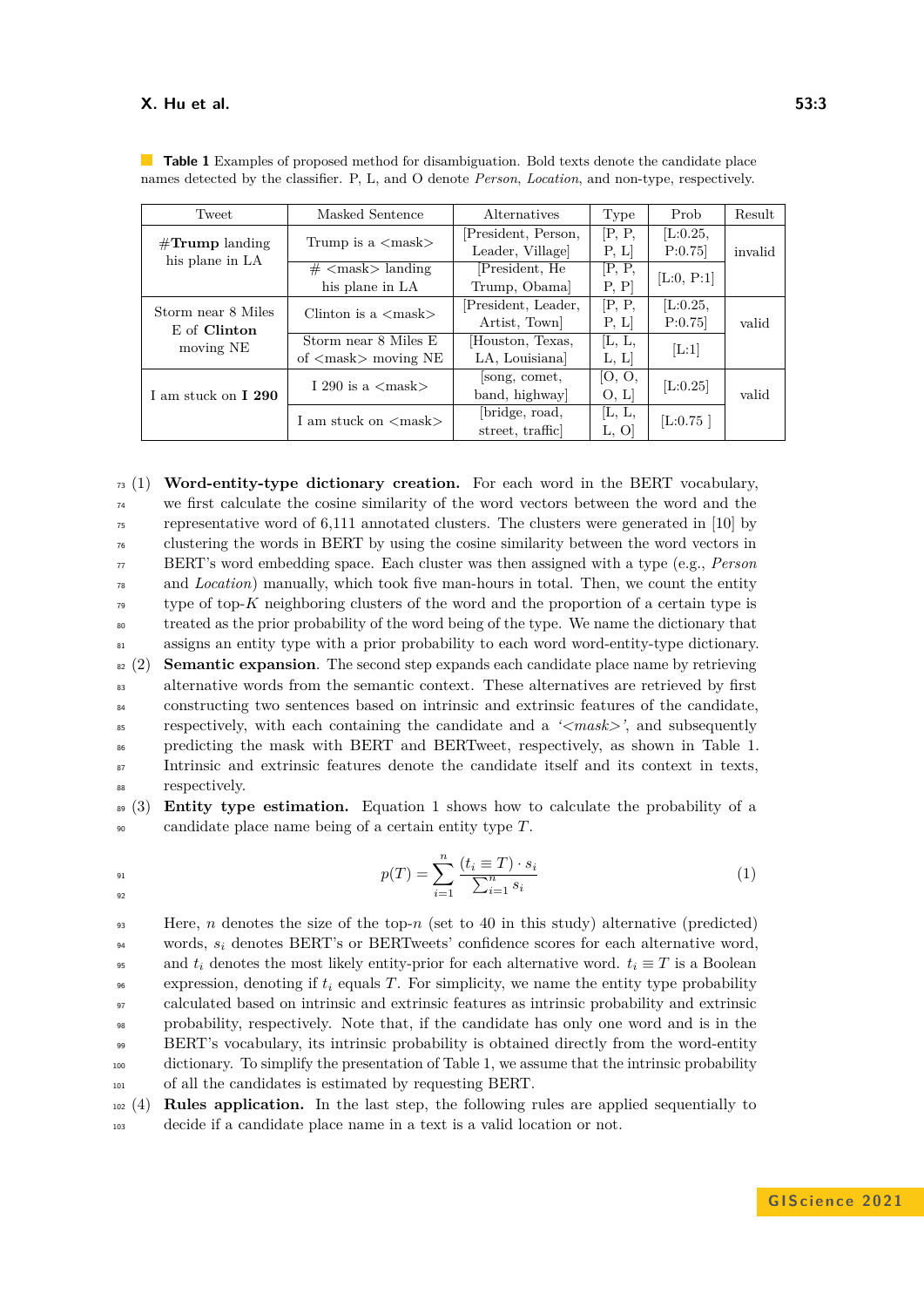R1. **Reject person entities:** Reject the one-word candidate (e.g., *'Trump'*) if all tokens of one of its parental sequences (e.g., *'Donald Trump'*) are proper noun and if the intrinsic probability of the sequence of *Person* surpasses a threshold (set to 0.6) and if the extrinsic likelihood of the candidate of *Person* is larger than that of *Location*.

 R2. **Accept abbreviations and location with numbers:** Accept the candidate as a location if the candidate contains numbers or it is a one-word abbreviation (e.g., *'uk'*) and if the extrinsic probability of *Location* surpasses a certain threshold (set to 0.2).

 R3. **Accept likely locations:** Accept the candidate if the sum of the extrinsic and intrinsic probability of *Location* surpasses a certain threshold (set to 0.5) and is the largest among the total types. Accept the candidate if the extrinsic probability of *Location* surpasses a certain threshold (set to 0.3) and is the largest among the total types. For instance, in Table [1,](#page-2-0) *'Trump'* and *'Clinton'* are candidates and have a low intrinsic probability of *Location*. However, *'Trump'* and *'Clinton'* are still correctly recognized as invalid and valid place names respectively.

**4 Experiments**

### **4.1 Data preparation**

 We collect 18 million positive examples (place names) and 590 million negative examples to train a neural classifier. For English-speaking countries, we retrieve all the place names in OSMNames, which lists the place names derived from OpenStreetMap. The place names include coarse and fine-grained places, such as city and street, and abbreviation of places at country and state levels (e.g., *'tx'* for *'Texas'*). For the remaining non-English-speaking countries, we retrieve the place name at country, state, city, county, and town levels since the English names at these levels are provided, such as *'Munich'* for *'München'*, and the abbreviations of places at country levels, such as *'de'* for *'Germany'*.

 We evaluate our approach on 11 public datasets. Those include five Location Extraction (LE) datasets, denoted by a, b, c, d, and e, respectively and six Name Entity Recognition (NER) datasets [\[3\]](#page-5-9), denoted by f, g, h, i, j, and k, respectively. The five LE datasets correspond 131 to three flood-related datasets [\[1\]](#page-5-10), one hurricane-related dataset [\[12\]](#page-5-3), and GeoCorpora<sup>[2](#page-3-0)</sup>. The LE datasets only annotate *Location* while the NER datasets annotate *Location*, *Person*, and *Organization*. Table [2](#page-3-1) summarizes the datasets.

<span id="page-3-1"></span>**Table 2** Number of tweets and places in the 11 test datasets in thousands.

|             | $\rm{a}$ |      |      |      |      |      | $\alpha$ |      |      |               | ĸ    | Total        |
|-------------|----------|------|------|------|------|------|----------|------|------|---------------|------|--------------|
| Tweet Count | 1.5k     | 1.5k | 1.5k | 1k   | 6.6k | 2k   | 0.2k     | 2k   | 2.1k | $2\mathrm{k}$ | 1k   | 21.4k<br>-01 |
| Place Count | 2.3k     | 3k   | 3.7k | 2.1k | 3.1k | 0.2k | 0.1k     | 0.6k | 1.3k | 0.3k          | 0.1k | 16.8k        |

### **4.2 Results**

<sup>1[3](#page-3-2)5</sup> We compare GazPNE2 with 9 competitive approaches. They are Google NLP  $^3$ , Stanza [\[9\]](#page-5-11),

 $_{136}$  OpenNLP [\[7\]](#page-5-2), CLIFF<sup>[4](#page-3-3)</sup>, NeuoTPR [\[12\]](#page-5-3), Spotlight [\[6\]](#page-5-12), TwitIE-Gate [\[2\]](#page-5-1), and OSU Twitter

<span id="page-3-0"></span> <https://github.com/geovista/GeoCorpora>

<span id="page-3-2"></span><https://cloud.google.com/natural-language/>

<span id="page-3-3"></span><https://cliff.mediacloud.org/>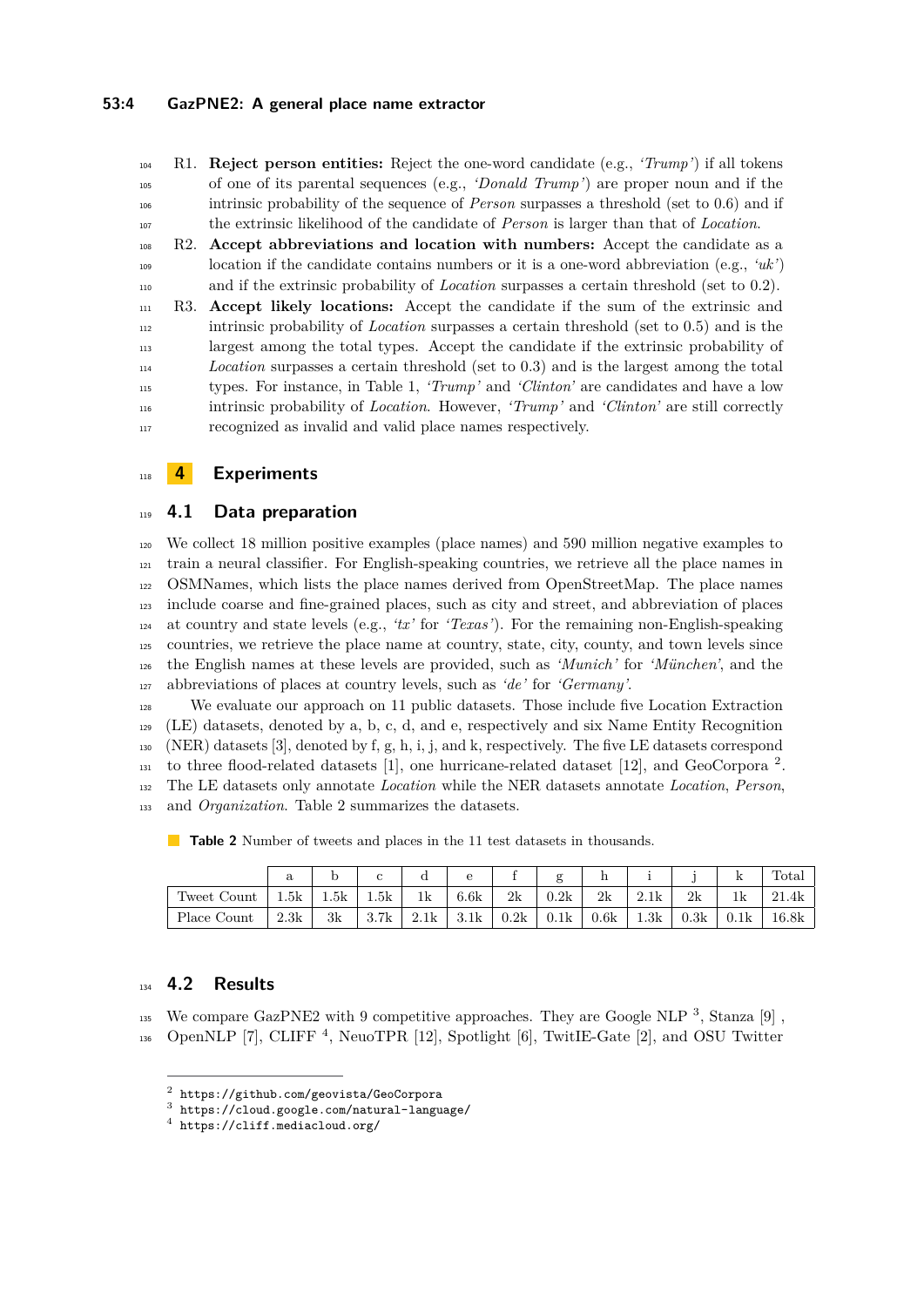#### **X. Hu et al. 53:5**

 NLP [\[11\]](#page-5-13). We adopt standard comparison metrics: Precision (P), Recall (R), and F1-Score (F). The results of different approaches are shown in Table [3.](#page-4-0) GazPNE2 achieves the best average F1-score of 0.8. GazPNE2 achieves the best F1 on 5 of 5 LE datasets. GazPNE2 achieves the best F1 on 3/6 NER datasets because of the different definition of *Location*. For instance, in the text, *'Louisiana police is helping rescue people affected by flood'*, LE datasets would tag *'Louisiana'* as *Location* while NER datasets would tag it as *Organization*. Many such cases exist in the NER datasets, causing a low F1.

<span id="page-4-0"></span>**Table 3** Tagging results of different place name extractors. The first column denotes the 11 test datasets. P, R, and F denote precision, recall, and F1-score, respectively. Bold and underline texts denote the best and second-best results, respectively.

|              |              | Google<br>$\ensuremath{\mathsf{NLP}}$ | Spotlight  | Stanza     | Cliff      | Open<br>NLP | $\overline{\mathrm{OSU}}$<br>$\ensuremath{\mathsf{NLP}}$ | TwitIE<br>-Gate | Neuro<br>$-TPR$ | Geoparsepy | GazPNE2             |
|--------------|--------------|---------------------------------------|------------|------------|------------|-------------|----------------------------------------------------------|-----------------|-----------------|------------|---------------------|
|              | $\mathbf P$  | 0.40                                  | 0.41       | 0.43       | 0.93       | $0.41\,$    | 0.82                                                     | 0.40            | 0.43            | 0.42       | $\rm 0.92$          |
| $\rm{a}$     | $\mathbf R$  | 0.78                                  | 0.71       | 0.77       | 0.73       | $\rm 0.62$  | 0.59                                                     | 0.74            | $0.83\,$        | 0.78       | 0.85                |
|              | $\mathbf{F}$ | $0.50\,$                              | $\rm 0.52$ | $0.55\,$   | $\rm 0.82$ | $0.50\,$    | 0.69                                                     | $\rm 0.52$      | $0.57\,$        | $0.55\,$   | 0.88                |
| $\mathbf b$  | P            | $0.40\,$                              | $0.60\,$   | $\rm 0.61$ | 0.88       | $\rm 0.63$  | $0.67\,$                                                 | $0.54\,$        | $\,0.64\,$      | $0.57\,$   | $\boldsymbol{0.90}$ |
|              | $\mathbf R$  | 0.65                                  | 0.48       | 0.65       | $0.43\,$   | $0.40\,$    | $0.30\,$                                                 | 0.40            | 0.65            | $0.50\,$   | 0.71                |
|              | $\mathbf F$  | 0.49                                  | 0.53       | 0.63       | 0.58       | $0.49\,$    | 0.41                                                     | 0.46            | 0.64            | 0.53       | 0.80                |
| $\mathbf c$  | $\rm P$      | 0.43                                  | $\rm 0.67$ | $\rm 0.53$ | 0.89       | $0.37\,$    | 0.77                                                     | $0.55\,$        | $\,0.68\,$      | $\rm 0.31$ | $\bf 0.93$          |
|              | $\mathbf R$  | 0.62                                  | $\rm 0.52$ | $\rm 0.54$ | $0.33\,$   | 0.09        | $0.25\,$                                                 | $0.28\,$        | $0.56\,$        | $0.07\,$   | 0.80                |
|              | $\mathbf F$  | 0.51                                  | 0.58       | 0.53       | $0.48\,$   | $0.15\,$    | 0.38                                                     | $0.37\,$        | 0.61            | 0.11       | $\bf 0.86$          |
| $\mathbf d$  | $\mathbf P$  | $0.56\,$                              | 0.73       | $0.66\,$   | 0.87       | $\rm 0.65$  | 0.63                                                     | $\,0.64\,$      | $0.80\,$        | 0.43       | $0.83\,$            |
|              | ${\bf R}$    | 0.72                                  | 0.30       | $0.66\,$   | 0.35       | $0.30\,$    | 0.23                                                     | $\rm 0.32$      | 0.71            | $0.60\,$   | $\bf 0.81$          |
|              | $\mathbf F$  | $0.63\,$                              | $0.42\,$   | $0.66\,$   | $0.50\,$   | $0.41\,$    | 0.34                                                     | $0.43\,$        | 0.75            | $0.50\,$   | $\bf 0.82$          |
| ${\bf e}$    | $\mathbf P$  | $0.29\,$                              | 0.43       | $0.41\,$   | 0.81       | 0.42        | 0.64                                                     | 0.44            | $0.50\,$        | $0.18\,$   | $0.75\,$            |
|              | $\mathbf R$  | 0.79                                  | 0.55       | $0.75\,$   | $\rm 0.63$ | 0.44        | 0.40                                                     | 0.66            | 0.75            | $0.45\,$   | 0.77                |
|              | $\mathbf F$  | $0.43\,$                              | 0.48       | $\rm 0.53$ | 0.71       | $0.43\,$    | $0.50\,$                                                 | 0.53            | $0.60\,$        | $0.26\,$   | 0.76                |
| $\mathbf f$  | $\rm P$      | $0.17\,$                              | $0.28\,$   | $0.26\,$   | 0.69       | $0.19\,$    | 0.57                                                     | $0.27\,$        | $0.35\,$        | $0.18\,$   | $0.47\,$            |
|              | $\mathbf R$  | $0.66\,$                              | 0.62       | $0.58\,$   | $0.51\,$   | $0.27\,$    | 0.41                                                     | $0.66\,$        | 0.81            | 0.45       | 0.74                |
|              | $\mathbf F$  | $0.27\,$                              | 0.38       | $0.36\,$   | $\bf 0.59$ | $\rm 0.22$  | 0.48                                                     | 0.39            | 0.49            | $0.26\,$   | 0.58                |
|              | $\rm P$      | $0.16\,$                              | $\rm 0.22$ | $0.25\,$   | 0.69       | $\rm 0.22$  | 0.48                                                     | $0.25\,$        | 0.30            | 0.23       | 0.63                |
| $\mathbf{g}$ | ${\bf R}$    | $0.66\,$                              | $\rm 0.52$ | $\rm 0.62$ | $0.54\,$   | $0.37\,$    | 0.34                                                     | $0.60\,$        | 0.74            | $0.54\,$   | $\bf 0.82$          |
|              | $\mathbf F$  | $0.25\,$                              | 0.31       | $0.35\,$   | 0.60       | 0.28        | 0.40                                                     | $0.36\,$        | 0.43            | 0.32       | 0.71                |
|              | $\mathbf P$  | $0.25\,$                              | 0.38       | $\rm 0.31$ | 0.77       | $0.26\,$    | 0.77                                                     | 0.39            | $\rm 0.42$      | $0.37\,$   | $0.67\,$            |
| $\mathbf{h}$ | ${\bf R}$    | 0.83                                  | 0.63       | 0.78       | $0.67\,$   | 0.33        | $0.40\,$                                                 | 0.72            | $0.76\,$        | $\rm 0.61$ | $\rm 0.63$          |
|              | $\mathbf F$  | 0.39                                  | 0.48       | 0.44       | $\bf 0.72$ | $\rm 0.29$  | $0.54\,$                                                 | $0.51\,$        | $0.54\,$        | $0.46\,$   | 0.65                |
|              | $\mathbf P$  | $0.28\,$                              | 0.40       | $\rm 0.34$ | 0.84       | 0.33        | $\rm 0.62$                                               | $0.38\,$        | $0.47\,$        | $0.36\,$   | 0.71                |
| $\mathbf{i}$ | ${\bf R}$    | 0.74                                  | 0.49       | $0.67\,$   | $0.47\,$   | $0.37\,$    | $\rm 0.32$                                               | $0.56\,$        | $\bf 0.75$      | $0.54\,$   | 0.74                |
|              | $\mathbf F$  | $0.40\,$                              | 0.44       | $0.45\,$   | 0.60       | $0.35\,$    | $0.43\,$                                                 | $0.46\,$        | $0.58\,$        | $0.43\,$   | $\bf 0.72$          |
|              | $\mathbf P$  | $0.37\,$                              | $\!0.54\!$ | $0.48\,$   | 0.88       | $0.43\,$    | 0.76                                                     | $0.50\,$        | $0.60\,$        | $0.48\,$   | $0.66\,$            |
| j            | $\mathbf R$  | 0.79                                  | 0.53       | $0.76\,$   | $0.59\,$   | $0.46\,$    | 0.46                                                     | $0.67\,$        | 0.71            | 0.63       | $\rm 0.59$          |
|              | $\mathbf F$  | $0.50\,$                              | $\rm 0.54$ | $0.59\,$   | 0.71       | $0.44\,$    | 0.57                                                     | $0.57\,$        | 0.65            | $0.55\,$   | $\rm 0.62$          |
| k            | $\rm P$      | $0.26\,$                              | $0.28\,$   | $0.35\,$   | 0.87       | $0.30\,$    | 0.61                                                     | $\rm 0.32$      | $0.44\,$        | $0.27\,$   | $0.57\,$            |
|              | $\mathbf R$  | 0.68                                  | 0.42       | $0.57\,$   | $0.44\,$   | $\rm 0.34$  | $0.31\,$                                                 | $0.50\,$        | $\rm 0.63$      | $0.43\,$   | $0.77\,$            |
|              | $\mathbf F$  | $0.37\,$                              | $\rm 0.33$ | $0.43\,$   | $0.59\,$   | $\rm 0.32$  | $0.41\,$                                                 | 0.39            | $\rm 0.52$      | $0.33\,$   | 0.66                |
| ave          | $\mathbf F$  | $0.43\,$                              | $0.46\,$   | $0.50\,$   | $\,0.63\,$ | $\rm 0.35$  | 0.47                                                     | 0.45            | $0.58\,$        | $0.41\,$   | $\boldsymbol{0.80}$ |